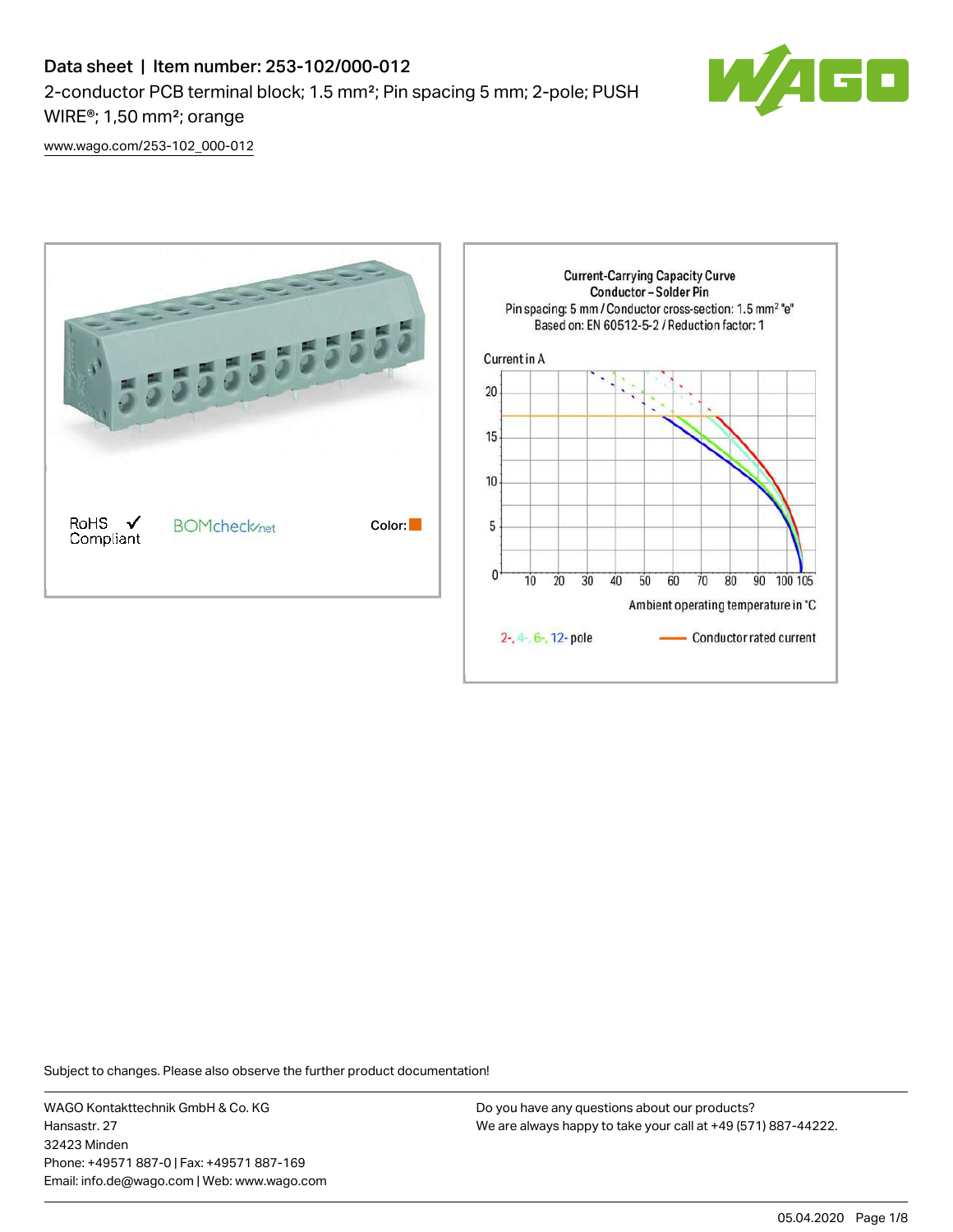



## Item description

- PCB terminal strips with screwdriver-actuated PUSH WIRE® termination  $\blacksquare$
- $\blacksquare$ Double-conductor connection provides top-entry (vertical) and/or side-entry (horizontal) wiring
- $\blacksquare$ Push-in termination of solid conductors
- $\blacksquare$ Double entries for power supply and potential distribution

# Data

## Electrical data

#### Ratings per IEC/EN 60664-1

| Ratings per                     | IEC/EN 60664-1 |
|---------------------------------|----------------|
| Rated voltage (III / 3)         | 320 V          |
| Rated impulse voltage (III / 3) | 4 kV           |
| Rated voltage (III / 2)         | 160 V          |

Subject to changes. Please also observe the further product documentation!

WAGO Kontakttechnik GmbH & Co. KG Hansastr. 27 32423 Minden Phone: +49571 887-0 | Fax: +49571 887-169 Email: info.de@wago.com | Web: www.wago.com Do you have any questions about our products? We are always happy to take your call at +49 (571) 887-44222.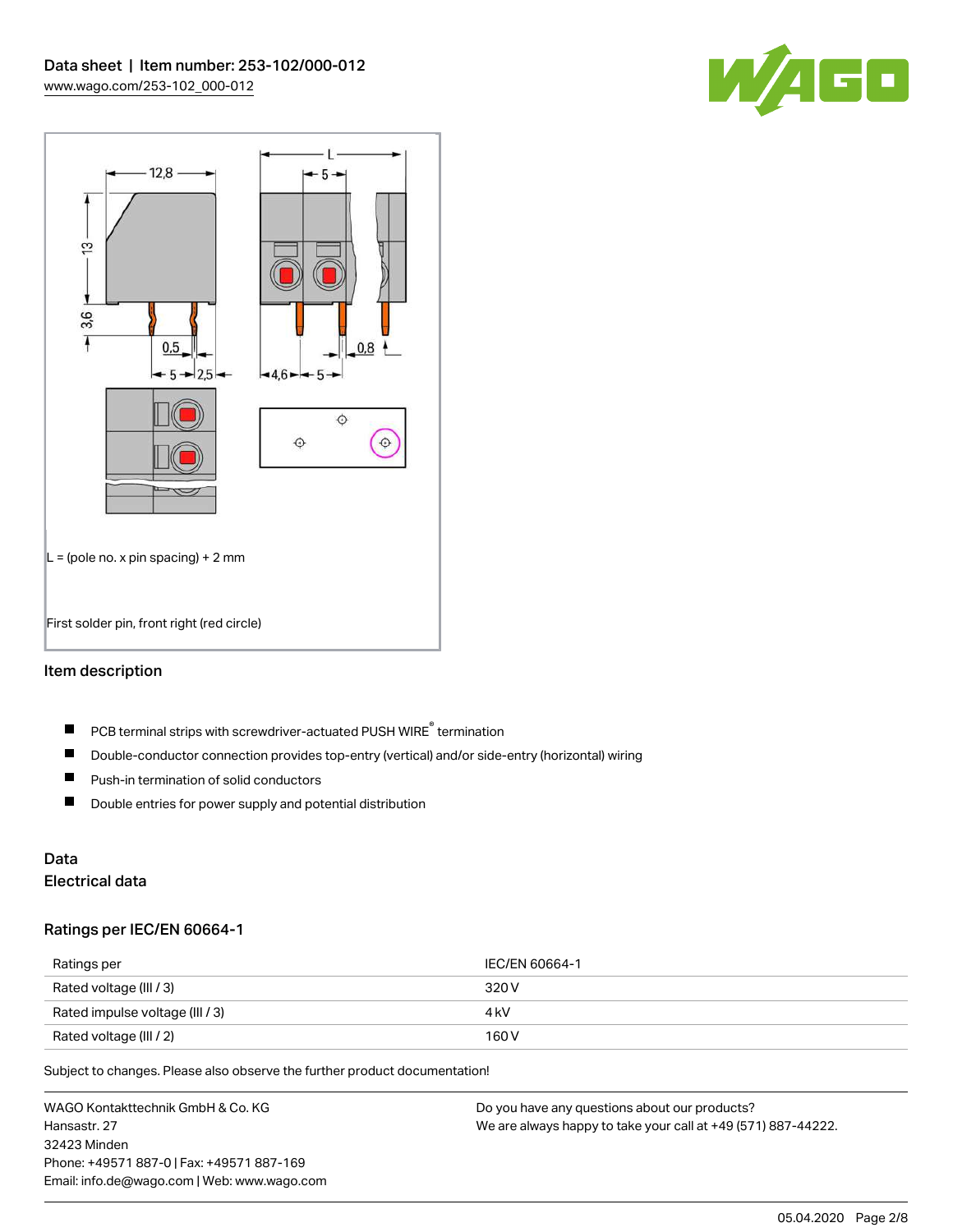[www.wago.com/253-102\\_000-012](http://www.wago.com/253-102_000-012)



| Rated impulse voltage (III / 2) | $2.5$ kV                                                  |
|---------------------------------|-----------------------------------------------------------|
| Rated voltage (II / 2)          | 320 V                                                     |
| Rated impulse voltage (II / 2)  | 2.5 kV                                                    |
| Rated current                   | 6 A                                                       |
| Legend (ratings)                | (III / 2) ≙ Overvoltage category III / Pollution degree 2 |

#### Approvals per UL 1059

| Rated voltage UL (Use Group B) | 300 V   |
|--------------------------------|---------|
| Rated current UL (Use Group B) | 8 A     |
| Rated voltage UL (Use Group D) | 300 V   |
| Rated current UL (Use Group D) | 8 A     |
| Approvals per                  | UL 1059 |

### Approvals per CSA

| Rated voltage CSA (Use Group B) | 300 V |
|---------------------------------|-------|
| Rated current CSA (Use Group B) | 8 A   |
| Rated voltage CSA (Use Group D) | 300 V |
| Rated current CSA (Use Group D) | 8 A   |

## Connection data

| Connection type (1)                           | PUSH WIRE <sup>®</sup> connection                    |
|-----------------------------------------------|------------------------------------------------------|
| Connection technology                         | PUSH WIRE®                                           |
| Number of connection points (connection type) | 1                                                    |
| Actuation type                                | Operating tool                                       |
| Solid conductor                               | $0.51.5$ mm <sup>2</sup> / 20  16 AWG                |
| Strip length                                  | 8,5  9,5 mm / 0.33  0.37 inch                        |
| Note (strip length)                           | 7  8 mm / 0.28  0.31 inch (for wiring on both sides) |
| Conductor entry angle to the PCB              | $0^{\circ}$                                          |
| No. of poles                                  | $\overline{2}$                                       |
| Connection type (2)                           | PUSH WIRE <sup>®</sup> connection                    |
| Connection technology 2                       | PUSH WIRE®                                           |
| Number of connection points                   | 1                                                    |
| Solid conductor (2)                           | $0.51.5$ mm <sup>2</sup> / 20  16 AWG                |
| Strip length (2)                              | 8.5  9.5 mm / 0.33  0.37 inch                        |
| Note (strip length) 2                         | 7  8 mm / 0.28  0.31 inch (for wiring on both sides) |
| Conductor entry angle to the PCB 2            | 90°                                                  |

Subject to changes. Please also observe the further product documentation!

WAGO Kontakttechnik GmbH & Co. KG Hansastr. 27 32423 Minden Phone: +49571 887-0 | Fax: +49571 887-169 Email: info.de@wago.com | Web: www.wago.com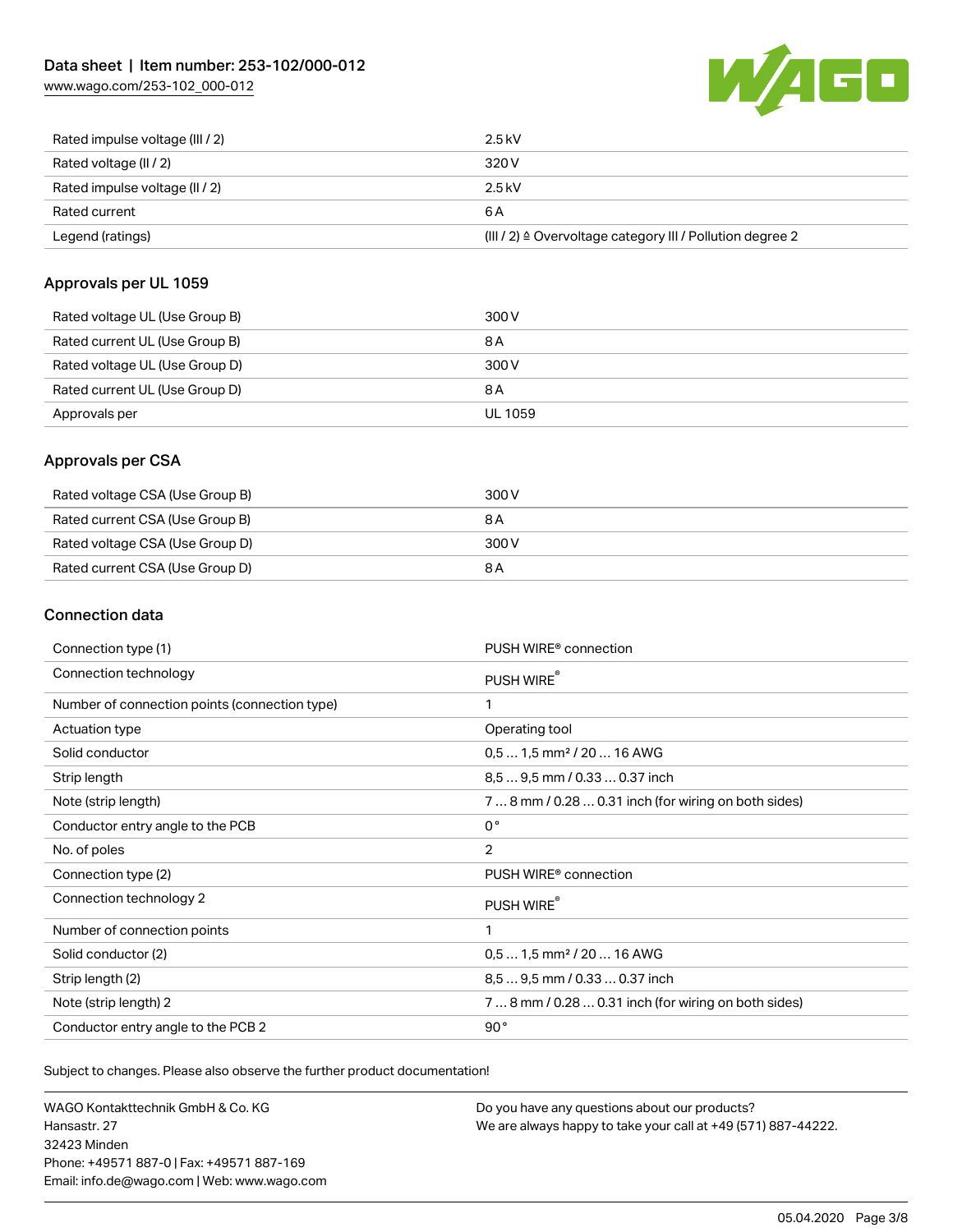[www.wago.com/253-102\\_000-012](http://www.wago.com/253-102_000-012)



| Total number of connection points |  |
|-----------------------------------|--|
| Total number of potentials        |  |
| Number of connection types        |  |
| Number of levels                  |  |

#### Geometrical Data

| Pin spacing                       | 5 mm / 0.197 inch    |
|-----------------------------------|----------------------|
| Width                             | 12 mm / 0.472 inch   |
| Height                            | 16,6 mm / 0.654 inch |
| Height from the surface           | 13 mm / 0.512 inch   |
| Depth                             | 12,8 mm / 0.504 inch |
| Solder pin length                 | 3.6 <sub>mm</sub>    |
| Solder pin dimensions             | $0.5 \times 0.8$ mm  |
| Drilled hole diameter (tolerance) | 1 1 $(0.1)$ mm       |

## PCB contact

| PCB contact                         | THT                                        |
|-------------------------------------|--------------------------------------------|
| Solder pin arrangement              | over the entire terminal strip (staggered) |
| Number of solder pins per potential |                                            |

#### Material Data

| Color                       | orange                                |
|-----------------------------|---------------------------------------|
| Material group              |                                       |
| Insulating material         | Polyamide 66 (PA 66)                  |
| Flammability class per UL94 | V <sub>0</sub>                        |
| Clamping spring material    | Chrome nickel spring steel (CrNi)     |
| Contact material            | Electrolytic copper $(E_{\text{Cl}})$ |
| Contact plating             | tin-plated                            |
| Fire load                   | 0.043 MJ                              |
| Weight                      | 2g                                    |
|                             |                                       |

#### Environmental Requirements

| Limit temperature range | -60  +105 °C |
|-------------------------|--------------|
|-------------------------|--------------|

Subject to changes. Please also observe the further product documentation!

WAGO Kontakttechnik GmbH & Co. KG Hansastr. 27 32423 Minden Phone: +49571 887-0 | Fax: +49571 887-169 Email: info.de@wago.com | Web: www.wago.com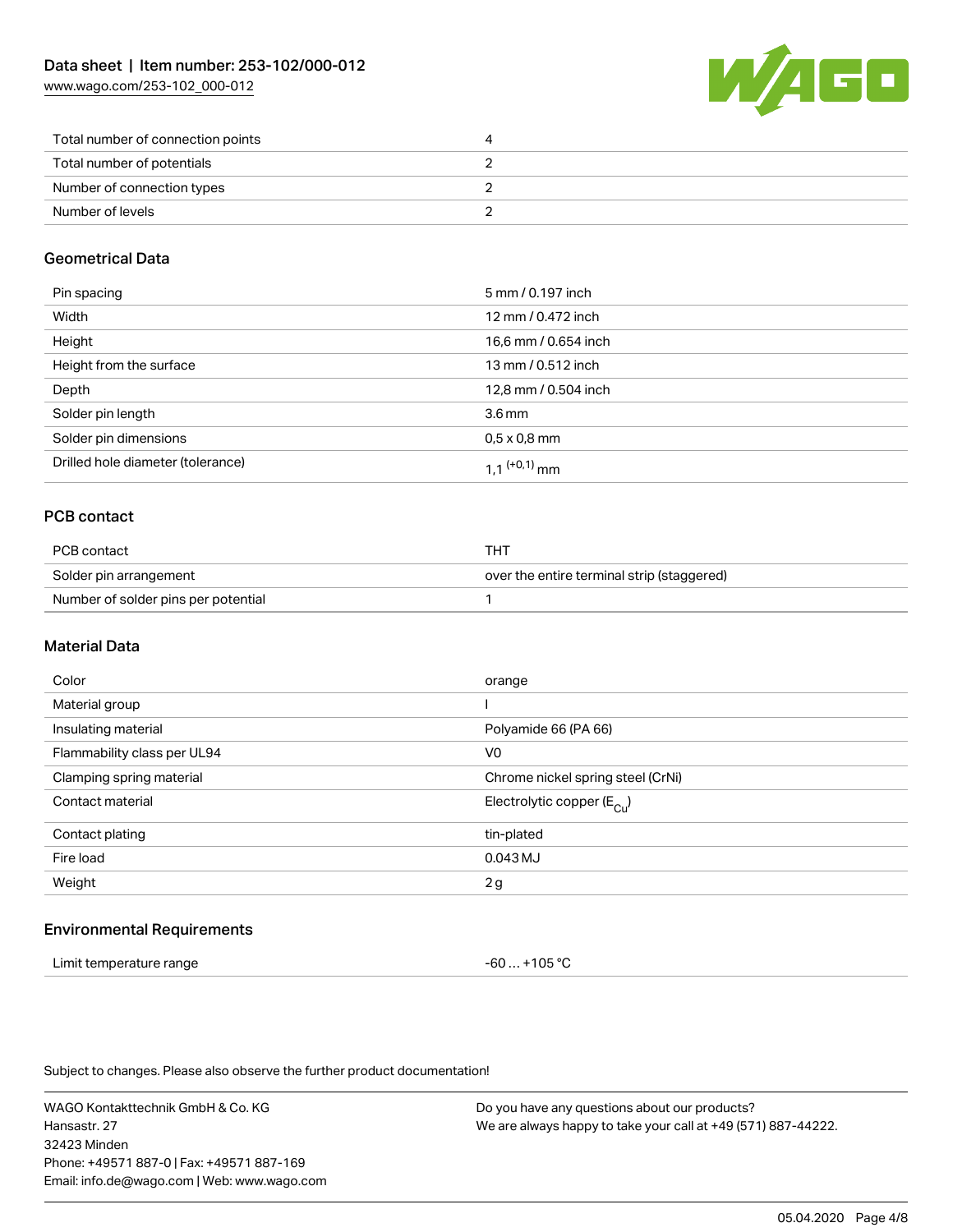

#### Commercial data

| Product Group      | 4 (Printed Circuit) |
|--------------------|---------------------|
| Packaging type     | <b>BOX</b>          |
| Country of origin  | CΝ                  |
| <b>GTIN</b>        | 4044918689182       |
| Customs Tariff No. | 85369010000         |

#### Approvals / Certificates

#### UL-Approvals

|                 |                                     |                                 | Certificate |
|-----------------|-------------------------------------|---------------------------------|-------------|
| Logo            | Approval                            | <b>Additional Approval Text</b> | name        |
|                 | cURus                               | <b>UL 1059</b>                  | E45172      |
| $\sum_{\alpha}$ | Underwriters Laboratories Inc.      |                                 | sec. 6      |
| Э.              | UL<br>UL International Germany GmbH | <b>UL 1977</b>                  | E45171      |

## **Counterpart**

#### Compatible products

| tools |                                                                                                                                                                                     |                                  |
|-------|-------------------------------------------------------------------------------------------------------------------------------------------------------------------------------------|----------------------------------|
|       | Item no.: 210-647<br>Operating tool; Blade: 2.5 x 0.4 mm; with a partially insulated shaft                                                                                          | www.wago.com/210-647             |
|       | Item no.: 210-648<br>Operating tool; Blade: 2.5 x 0.4 mm; with a partially insulated shaft; angled; short                                                                           | www.wago.com/210-648             |
|       | Item no.: 210-719<br>Operating tool; Blade: 2.5 x 0.4 mm; with a partially insulated shaft                                                                                          | www.wago.com/210-719             |
|       | Marking accessories                                                                                                                                                                 |                                  |
|       | Item no.: 210-332/500-202<br>Marking strips; as a DIN A4 sheet; MARKED; 1-16 (160x); Height of marker strip: 3 mm; Strip length 182<br>mm; Horizontal marking; Self-adhesive; white | www.wago.com/210-332<br>/500-202 |

Subject to changes. Please also observe the further product documentation!

WAGO Kontakttechnik GmbH & Co. KG Hansastr. 27 32423 Minden Phone: +49571 887-0 | Fax: +49571 887-169 Email: info.de@wago.com | Web: www.wago.com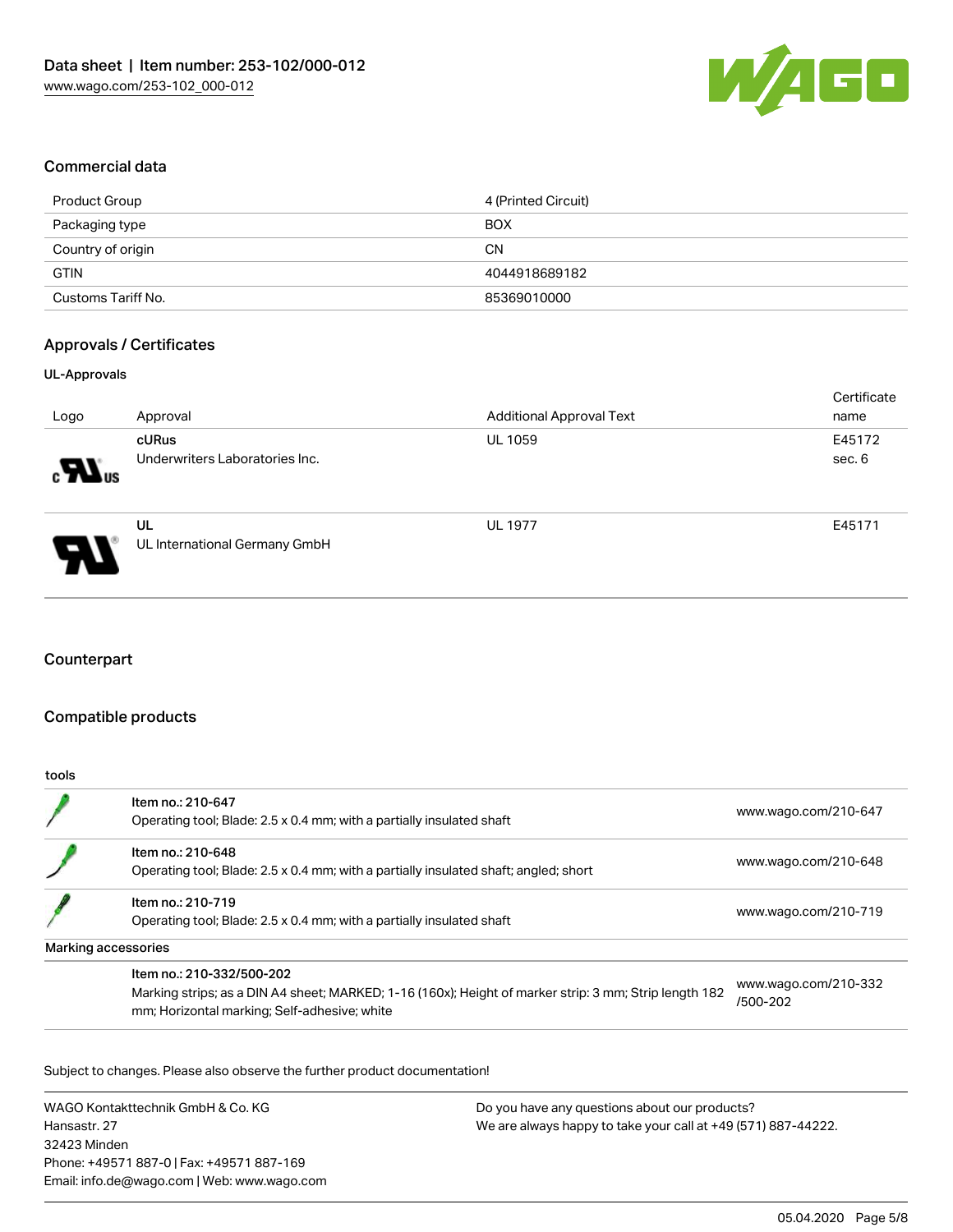

|                                                                                                                                                                                                                | Item no.: 210-332/500-204<br>Marking strips; as a DIN A4 sheet; MARKED; 17-32 (160x); Height of marker strip: 3 mm; Strip length<br>182 mm; Horizontal marking; Self-adhesive; white<br>Item no.: 210-332/500-205<br>Marking strips; as a DIN A4 sheet; MARKED; 1-32 (80x); Height of marker strip: 3 mm; Strip length 182<br>mm; Horizontal marking; Self-adhesive; white<br>Item no.: 210-332/500-206<br>Marking strips; as a DIN A4 sheet; MARKED; 33-48 (160x); Height of marker strip: 3 mm; Strip length<br>182 mm; Horizontal marking; Self-adhesive; white |               | www.wago.com/210-332<br>/500-204<br>www.wago.com/210-332<br>/500-205<br>www.wago.com/210-332<br>/500-206 |  |
|----------------------------------------------------------------------------------------------------------------------------------------------------------------------------------------------------------------|--------------------------------------------------------------------------------------------------------------------------------------------------------------------------------------------------------------------------------------------------------------------------------------------------------------------------------------------------------------------------------------------------------------------------------------------------------------------------------------------------------------------------------------------------------------------|---------------|----------------------------------------------------------------------------------------------------------|--|
|                                                                                                                                                                                                                |                                                                                                                                                                                                                                                                                                                                                                                                                                                                                                                                                                    |               |                                                                                                          |  |
|                                                                                                                                                                                                                |                                                                                                                                                                                                                                                                                                                                                                                                                                                                                                                                                                    |               |                                                                                                          |  |
|                                                                                                                                                                                                                | Item no.: 210-833<br>Marking strips; on reel; 6 mm wide; plain; Self-adhesive; white                                                                                                                                                                                                                                                                                                                                                                                                                                                                               |               | www.wago.com/210-833                                                                                     |  |
| <b>Downloads</b><br>Documentation                                                                                                                                                                              |                                                                                                                                                                                                                                                                                                                                                                                                                                                                                                                                                                    |               |                                                                                                          |  |
| <b>Additional Information</b><br>Technical explanations<br>Apr 3, 2019                                                                                                                                         |                                                                                                                                                                                                                                                                                                                                                                                                                                                                                                                                                                    | pdf<br>3.6 MB | Download                                                                                                 |  |
| CAD/CAE-Data                                                                                                                                                                                                   |                                                                                                                                                                                                                                                                                                                                                                                                                                                                                                                                                                    |               |                                                                                                          |  |
| CAD data                                                                                                                                                                                                       |                                                                                                                                                                                                                                                                                                                                                                                                                                                                                                                                                                    |               |                                                                                                          |  |
| 2D/3D Models 253-102/000-012                                                                                                                                                                                   |                                                                                                                                                                                                                                                                                                                                                                                                                                                                                                                                                                    | <b>URL</b>    | Download                                                                                                 |  |
| <b>CAE</b> data                                                                                                                                                                                                |                                                                                                                                                                                                                                                                                                                                                                                                                                                                                                                                                                    |               |                                                                                                          |  |
| EPLAN Data Portal 253-102/000-012                                                                                                                                                                              |                                                                                                                                                                                                                                                                                                                                                                                                                                                                                                                                                                    | <b>URL</b>    | Download                                                                                                 |  |
| <b>PCB Design</b>                                                                                                                                                                                              |                                                                                                                                                                                                                                                                                                                                                                                                                                                                                                                                                                    |               |                                                                                                          |  |
| Symbol and Footprint 253-102/000-012<br>CAx data for your PCB design, consisting of "schematic symbols and PCB footprints",<br>allow easy integration of the WAGO component into your development environment. |                                                                                                                                                                                                                                                                                                                                                                                                                                                                                                                                                                    | <b>URL</b>    | Download                                                                                                 |  |
| Supported formats:                                                                                                                                                                                             |                                                                                                                                                                                                                                                                                                                                                                                                                                                                                                                                                                    |               |                                                                                                          |  |
| ш<br>ш<br>ш<br>ш<br>ш                                                                                                                                                                                          | Accel EDA 14 & 15<br>Altium 6 to current version<br>Cadence Allegro<br>DesignSpark<br>Eagle Libraries                                                                                                                                                                                                                                                                                                                                                                                                                                                              |               |                                                                                                          |  |

Subject to changes. Please also observe the further product documentation!

WAGO Kontakttechnik GmbH & Co. KG Hansastr. 27 32423 Minden Phone: +49571 887-0 | Fax: +49571 887-169 Email: info.de@wago.com | Web: www.wago.com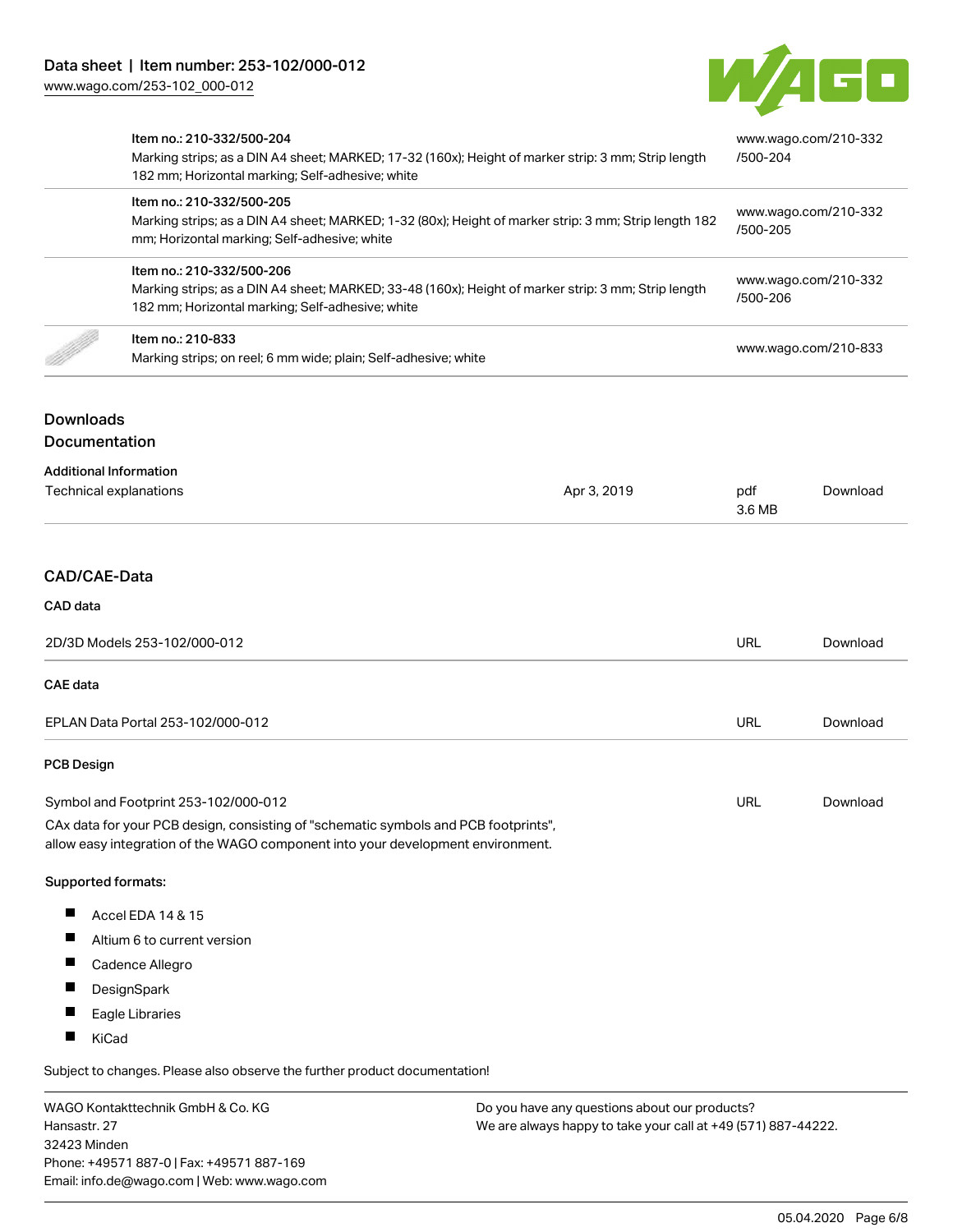

- $\blacksquare$ Mentor Graphics BoardStation
- $\blacksquare$ Mentor Graphics Design Architect
- $\blacksquare$ Mentor Graphics Design Expedition 99 and 2000
- $\blacksquare$ OrCAD 9.X PCB and Capture
- $\blacksquare$ PADS PowerPCB 3, 3.5, 4.X, and 5.X
- П PADS PowerPCB and PowerLogic 3.0
- П PCAD 2000, 2001, 2002, 2004, and 2006
- П Pulsonix 8.5 or newer
- $\blacksquare$ **STL**
- $\blacksquare$ 3D STEP
- $\blacksquare$ TARGET 3001!
- $\blacksquare$ View Logic ViewDraw
- $\blacksquare$ Quadcept
- $\blacksquare$ Zuken CadStar 3 and 4
- $\blacksquare$ Zuken CR-5000 and CR-8000

PCB Component Libraries (EDA), PCB CAD Library Ultra Librarian

#### Installation Notes

#### Conductor termination



Inserting a conductor via push-in termination.

Conductor removal

Subject to changes. Please also observe the further product documentation!

WAGO Kontakttechnik GmbH & Co. KG Hansastr. 27 32423 Minden Phone: +49571 887-0 | Fax: +49571 887-169 Email: info.de@wago.com | Web: www.wago.com